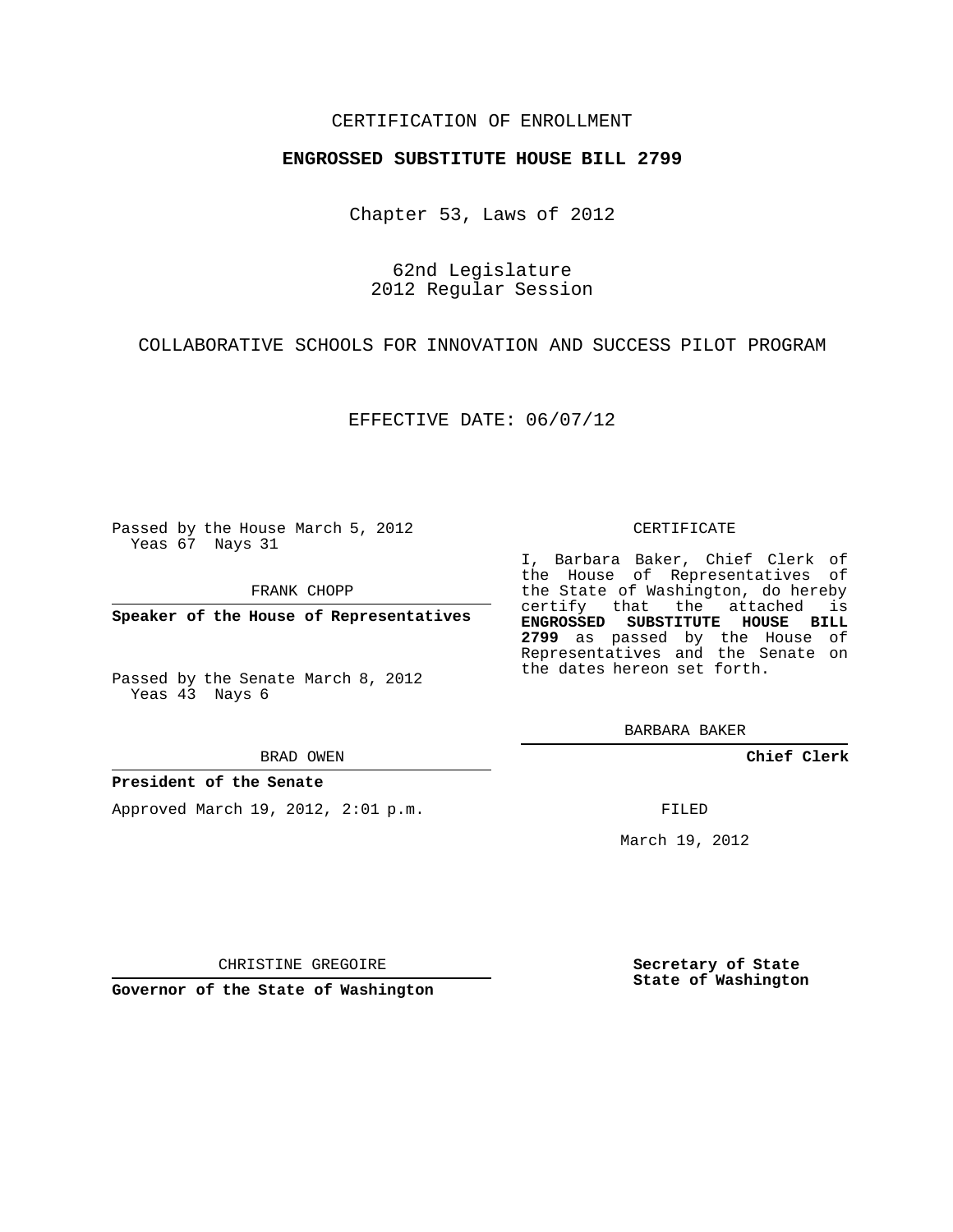# **ENGROSSED SUBSTITUTE HOUSE BILL 2799** \_\_\_\_\_\_\_\_\_\_\_\_\_\_\_\_\_\_\_\_\_\_\_\_\_\_\_\_\_\_\_\_\_\_\_\_\_\_\_\_\_\_\_\_\_

\_\_\_\_\_\_\_\_\_\_\_\_\_\_\_\_\_\_\_\_\_\_\_\_\_\_\_\_\_\_\_\_\_\_\_\_\_\_\_\_\_\_\_\_\_

Passed Legislature - 2012 Regular Session

## **State of Washington 62nd Legislature 2012 Regular Session**

**By** House Education (originally sponsored by Representatives Sullivan, Santos, Maxwell, Darneille, Hunt, Carlyle, Haigh, Pollet, and Kenney; by request of Governor Gregoire)

READ FIRST TIME 03/02/12.

 AN ACT Relating to authorizing a five-year pilot project for up to six collaborative schools for innovation and success operated by school districts in partnership with colleges of education; amending RCW 28A.305.140, 28A.655.180, and 28A.657.050; adding new sections to chapter 28A.630 RCW; adding a new section to chapter 28A.410 RCW; adding a new section to chapter 28A.660 RCW; creating a new section; and providing an expiration date.

BE IT ENACTED BY THE LEGISLATURE OF THE STATE OF WASHINGTON:

NEW SECTION. **Sec. 1.** (1) The legislature finds that:

 (a) There are more low-achieving schools in the state seeking assistance in improving the academic outcomes of students than are being assisted using current school improvement initiatives;

 (b) Promising educator development programs provide intensive school-based, residency, and mentor experiences for those preparing for careers in teaching and educational leadership; and

 (c) Collaboration among colleges of education, schools, and communities offers unique opportunities to leverage resources, foster innovation, disseminate best practices in educator preparation and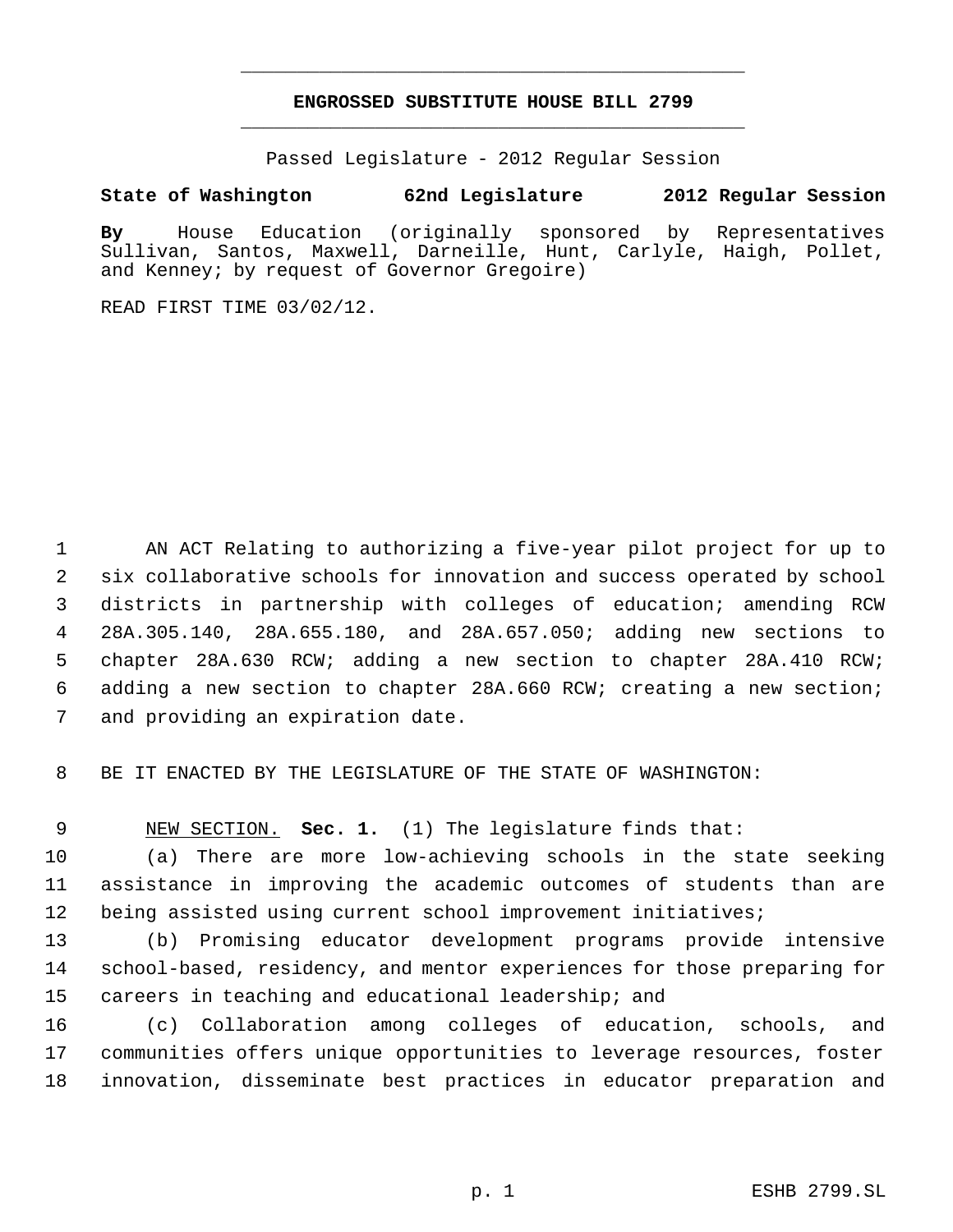professional development, and close the educational opportunity gap for students in low-achieving schools.

 (2) Therefore, the legislature intends to authorize a pilot project where colleges of education collaborate with school districts to establish collaborative schools for innovation and success serving particularly at-risk and low-achieving students. Each collaboration is intended both to accelerate student achievement and deepen the knowledge and skills of current and future educators. The legislature intends that the initial collaborations occur in elementary schools. Pending the evaluation results of the initial pilot project, the legislature may expand the collaborations to include middle and high schools.

 NEW SECTION. **Sec. 2.** A new section is added to chapter 28A.630 RCW to read as follows:

 As used in sections 3 through 7 of this act, unless the context clearly requires otherwise, "college of education" means an institution of higher education in Washington state that has been approved by the professional educator standards board to offer educator preparation and certification programs.

 NEW SECTION. **Sec. 3.** A new section is added to chapter 28A.630 RCW to read as follows:

 (1) The collaborative schools for innovation and success pilot project is created. Any school district in the state may enter an agreement with a college of education and submit an application to the office of the superintendent of public instruction and the professional educator standards board as provided in section 4 of this act to participate in the pilot project.

 (2) The purpose of the pilot project is for colleges of education and school districts to collaborate to improve student and educator success by:

 (a) Developing and implementing research-based models of instruction and services that have proven to be successful in closing the educational opportunity gap and improving student learning in low-performing schools; and

 (b) Developing and implementing research-based models of educator preparation and professional development programs that have proven to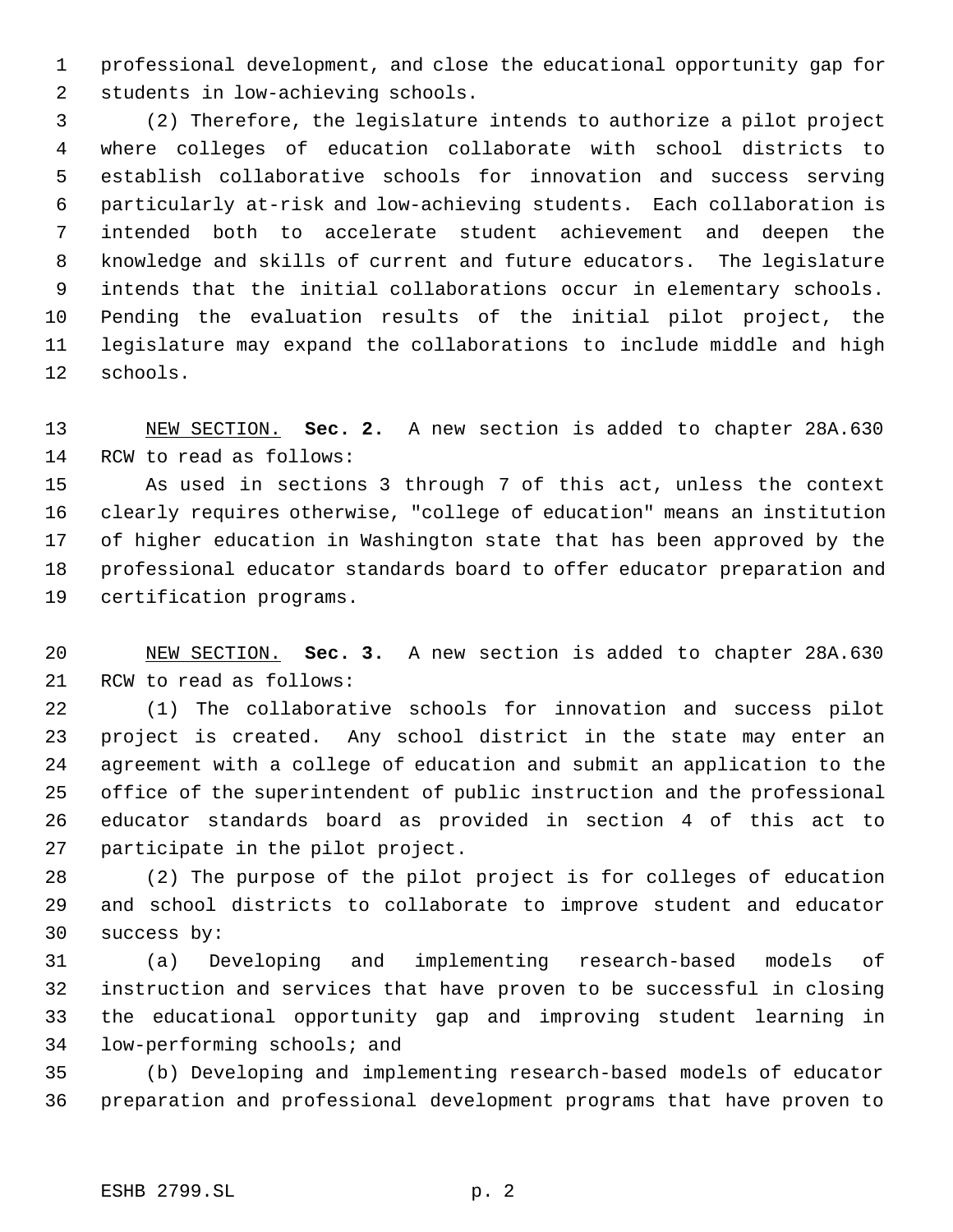be successful in building an educator workforce with the knowledge, skills, and background that aligns with the characteristics and needs of students in low-performing schools.

 (3) For each proposed pilot project, the college of education and the school district shall collaborate to select an elementary school in the district to be the collaborative school for innovation and success. The school must be among the lowest-achieving schools in the district as measured by district, state, or federal criteria, including criteria that measure the educational opportunity gap in the school, and the school must not have received state, federal, or private funds for the purpose of implementing a school improvement plan.

 NEW SECTION. **Sec. 4.** A new section is added to chapter 28A.630 RCW to read as follows:

 (1) Each school district and college of education seeking approval to participate in the collaborative schools for innovation and success pilot project must submit a joint application of intent to the office of the superintendent of public instruction and the professional educator standards board by July 1, 2012.

(2) An application of intent must contain:

 (a) The school selected for inclusion in the pilot project and the rationale for its selection;

 (b) The research basis and theory of action proposed to close the educational opportunity gap and improve student achievement in the selected school;

 (c) The research basis and theory of action proposed to improve educator preparation and professional development in the selected school;

 (d) A preliminary plan for involving parents, community members, and school staff in the development of the innovation and success plan under section 5 of this act;

 (e) The proposed roles and responsibilities of the college of education and school district in the pilot project; and

 (f) A preliminary plan for using the results of the pilot project to improve educational programs throughout the school district and throughout the college of education.

 (3) The office of the superintendent of public instruction and the professional educator standards board shall jointly review the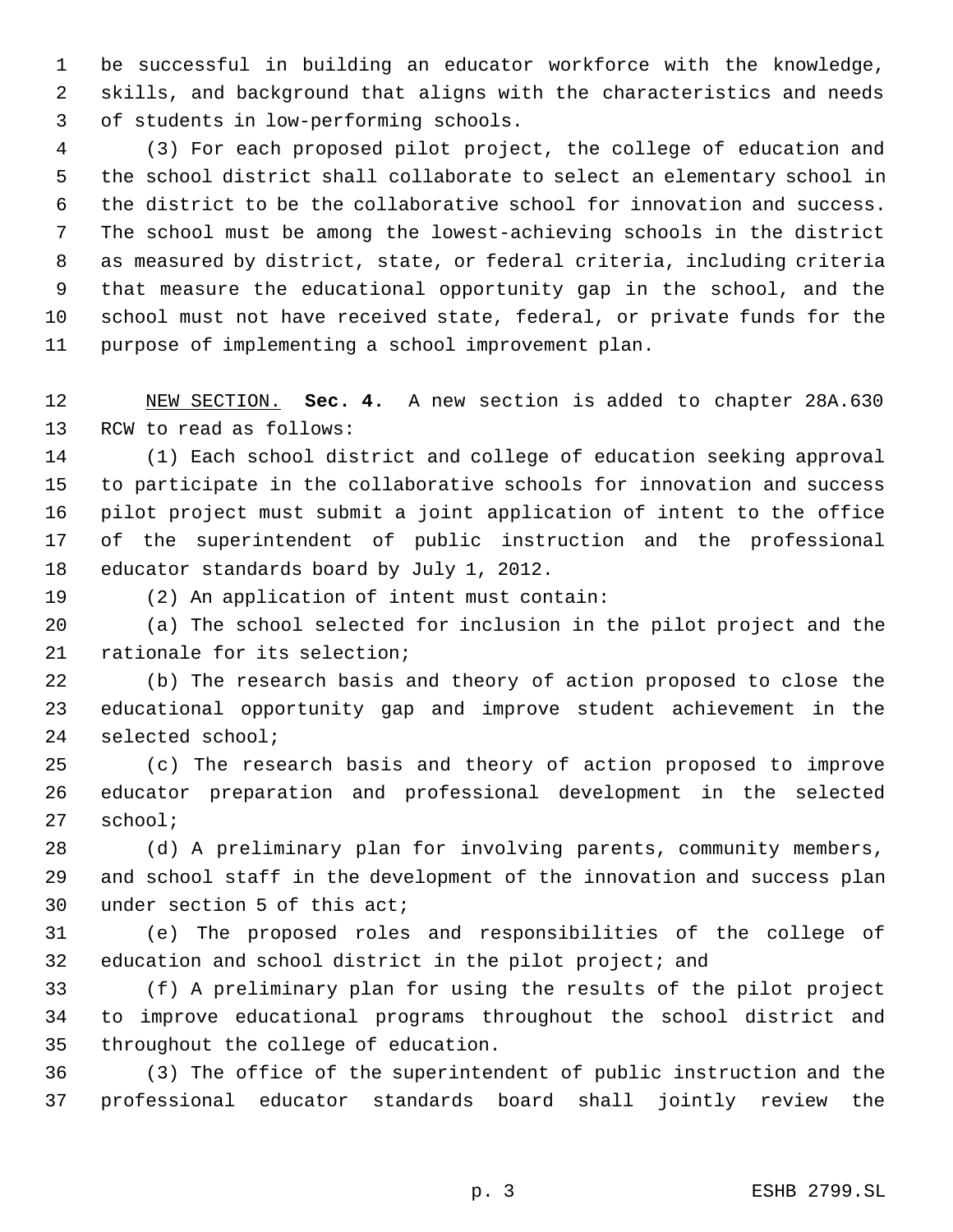applications and select up to six applications for participation in the pilot project no later than August 1, 2012. One of the selected applications must be from the largest school district in western Washington that submitted an application, and one must be from the largest school district in eastern Washington that submitted an application.

 (4) The selection criteria shall include, but are not limited to, the quality of the research basis for the proposed collaboration; the efficacy of the proposed strategies for closing the educational opportunity gap, improving student achievement, and improving educator preparation in low-performing schools; and the degree of commitment displayed by the college of education and the school district to collaborate throughout the pilot project.

 (5) Subject to funds appropriated specifically for this purpose, the office of the superintendent of public instruction shall allocate grants to three of the selected applications, to be used for development and implementation of an innovation and success plan under section 5 of this act. The colleges of education and school districts from the remaining selected applications may participate in the collaborative schools for innovation and success pilot project by complying with the provisions of sections 5 through 7 of this act, but without state funding support.

 (6) The college of education shall serve as the fiscal agent for the pilot project, unless the college is an independent institution of higher education, in which case the school district shall serve as the fiscal agent. Each college of education and school district must seek private, foundation, community, or other grant funds to leverage any supplemental state funds that may be appropriated for the purposes of the pilot project.

 NEW SECTION. **Sec. 5.** A new section is added to chapter 28A.630 RCW to read as follows:

 (1) After receiving approval of an application of intent, each college of education and school district must conduct a comprehensive needs assessment of the students to be served by a collaborative school for innovation and success. The needs assessment must use disaggregated student data and include a thorough evaluation of student needs as identified by the parents of the students served by the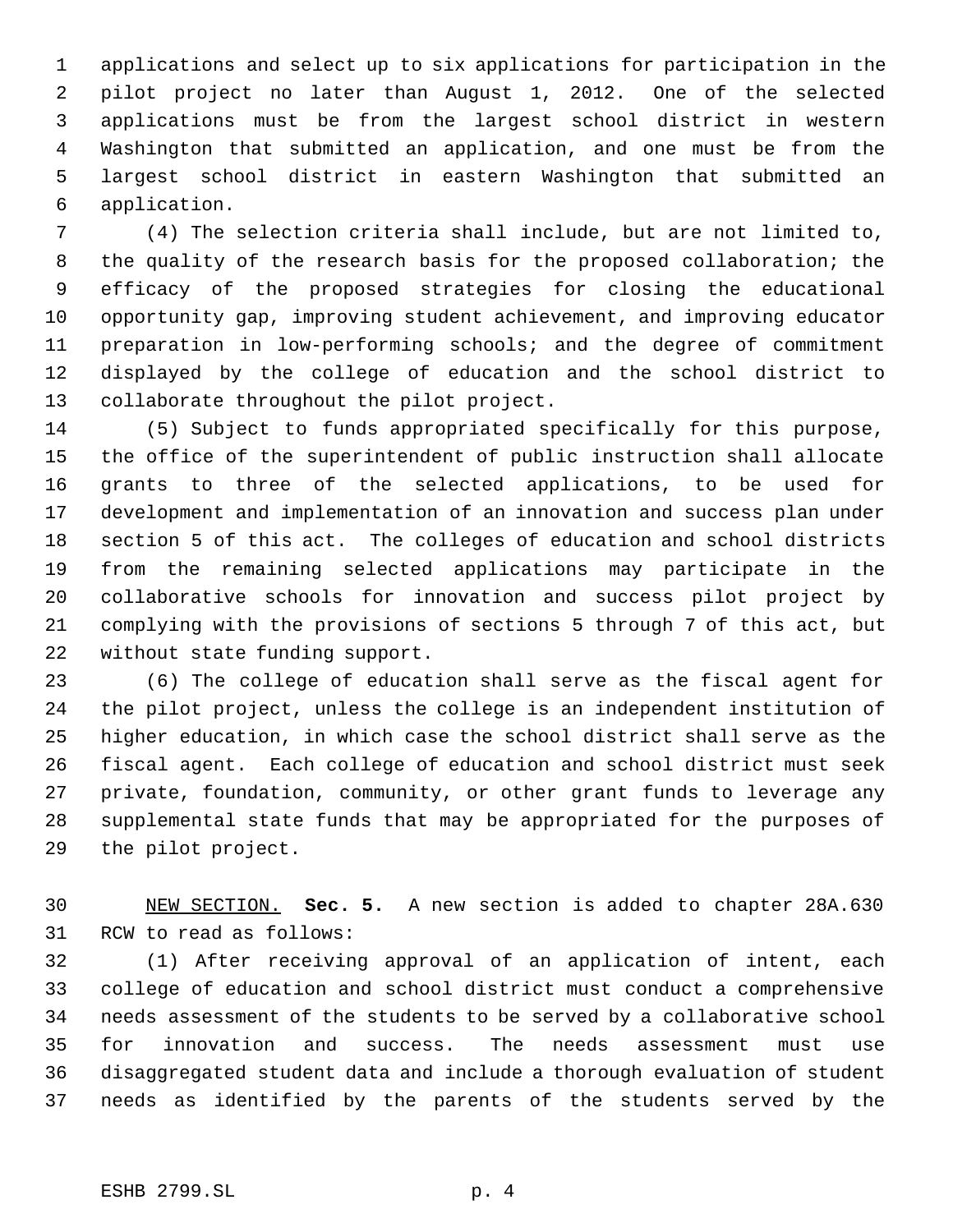school, as well as the levels of support within the school community and in the external community at-large for students' academic and social emotional needs. The needs assessment must also examine elements included in an academic performance audit under RCW 28A.657.040.

 (2) The college of education and the school district must develop an innovation and success plan for the school in collaboration with school staff, parents, and community members.

(3) The innovation and success plan must include:

 (a) The proposed program for instruction, wraparound support services, resource deployment, and professional development that has 12 been developed based on the comprehensive needs assessment;

 (b) A family and community engagement strategy that builds support among students and parents for high achievement for all students in culturally appropriate ways;

 (c) Professional learning communities among school staff and higher education faculty that are focused on identifying and responding to 18 emergent student learning needs;

 (d) Intensive preparation of teacher and principal candidates using research-based practices and a particular focus on cultural competency and skill development to improve learning for English language learners, highly mobile and homeless students, students with disabilities, and other students with special learning needs;

 (e) Identification of the metrics that will be used to assess student achievement and skill development, both while the students are enrolled in elementary school and after they continue into middle school, and specific goals for improvement of these outcomes over the term of the pilot project, including but not limited to such metrics as attendance, grade-level retention, student growth, disciplinary incidents, course completion and grades, and performance on classroom-based assessments;

 (f) Identification of the metrics that will be used to assess educator skill development, both for preservice and certificated educators, and specific goals for improvement of these outcomes over the term of the pilot project;

 (g) Identification of private and community partners to provide wraparound services, technology, mentoring, or other enhancements for the students in the school;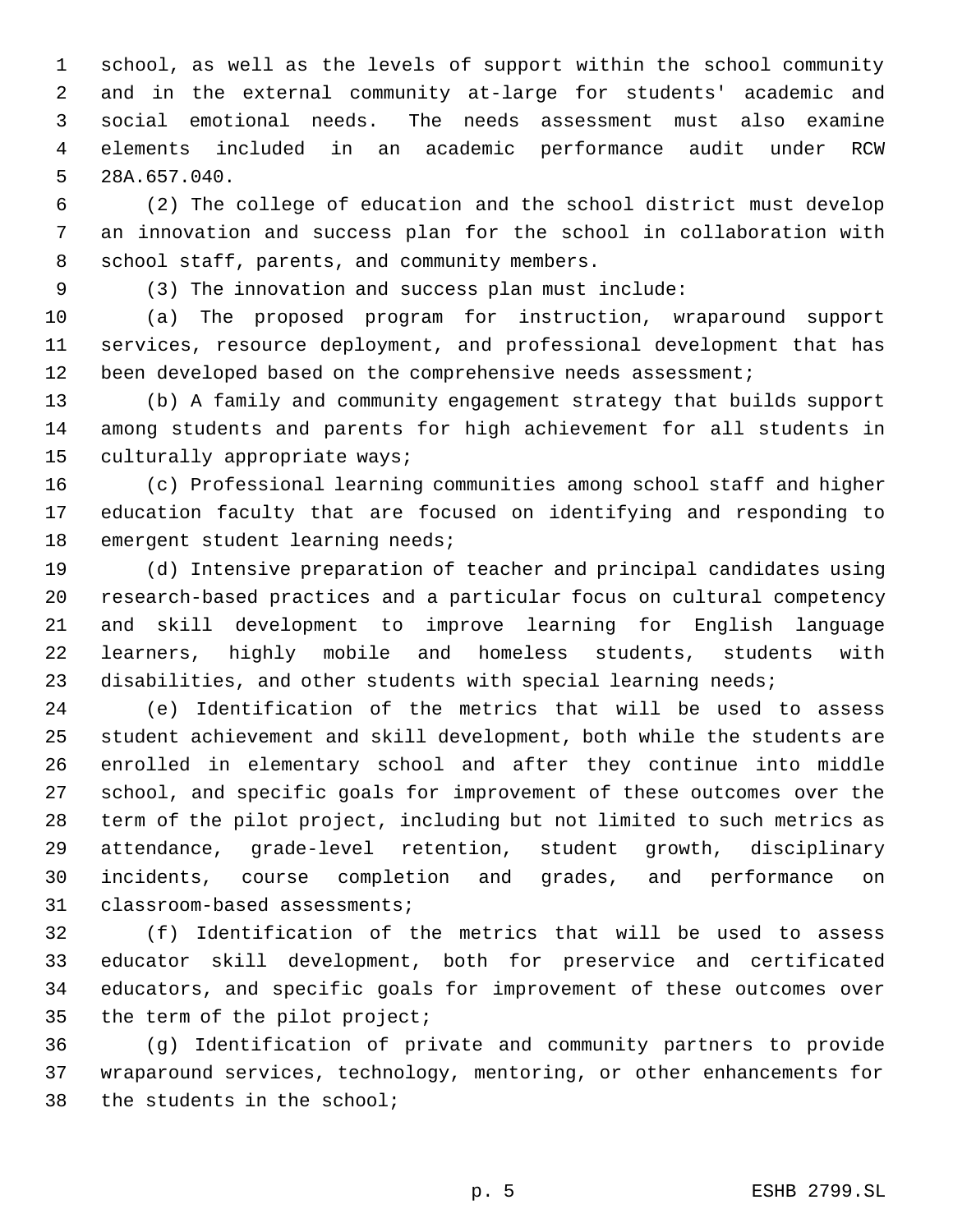(h) Identification of waivers to be requested from the state board of education under RCW 28A.305.140 or from the superintendent of public instruction under RCW 28A.655.180;

 (i) Identification of any modifications to approved educator preparation programs or other waivers to be requested from the professional educator standards board;

 (j) Identification and completion of any modifications to school district collective bargaining agreements necessary to implement the innovation and success plan, using the procedures under RCW 28A.657.050(3); and

 (k) A proposed budget based on funding and resources available to the pilot project.

 (4) Each college of education and school district must submit a completed innovation and success plan to the office of the superintendent of public instruction and the professional educator standards board by March 15, 2013.

 (5) The office of the superintendent of public instruction and the professional educator standards board must notify each college of education and school district by May 1, 2013, whether the innovation and success plan has been approved. If the plan is not approved, the reasons must be specified in writing and the college of education and school district must be provided an opportunity to revise and resubmit the plan within thirty days. The office and the board may provide technical assistance in revising a plan.

 (6) School districts are encouraged to assign teachers, principals, and other staff to a collaborative school for innovation and success who express an interest, commitment, and qualifications to participate in the pilot project. School districts are also encouraged to permit the transfer of existing school staff to another school in the district if the staff do not wish to participate in the pilot project.

 NEW SECTION. **Sec. 6.** A new section is added to chapter 28A.630 RCW to read as follows:

 (1) Approved innovation and success plans shall be implemented in each collaborative school for innovation and success pilot project over a five-year period beginning in the 2013-14 school year through the 2017-18 school year.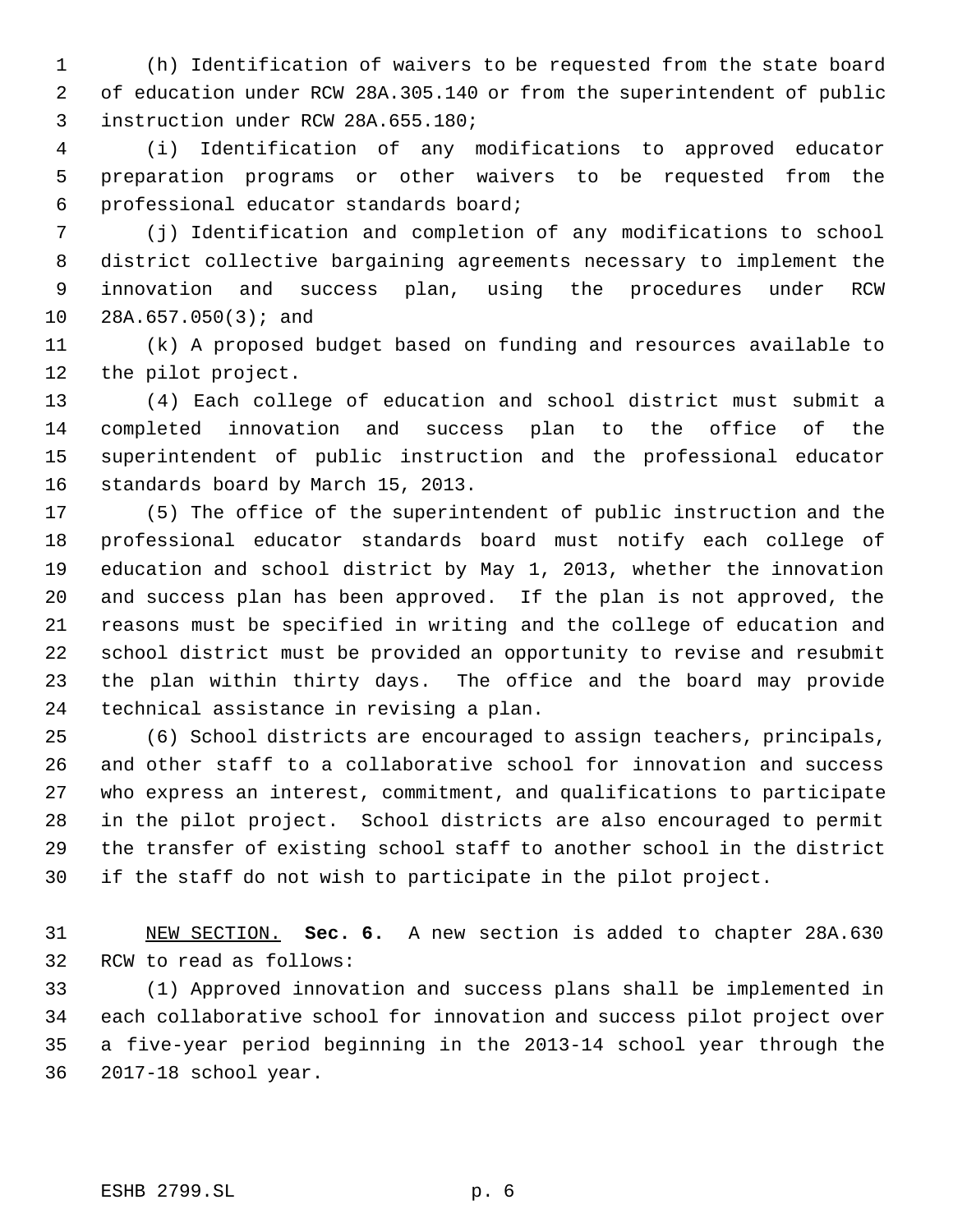(2) Each pilot project shall submit an annual progress report to the office of the superintendent of public instruction and the professional educator standards board by December 1st. The report must describe the best practices and new approaches being used at the collaborative school for innovation and success, lessons learned, adjustments planned and implemented, suggestions for expanding use of best practices to a larger scale, and other results from the collaborative experience of the pilot project. The office and board shall compile and summarize the reports in a standard format and forward them to the governor and the appropriate committees of the legislature.

 NEW SECTION. **Sec. 7.** A new section is added to chapter 28A.630 RCW to read as follows:

 (1) Subject to funds appropriated specifically for this purpose, the office of the superintendent of public instruction shall contract with a northwest educational research organization to conduct an evaluation of the collaborative schools for innovation and success pilot project using quantitative and qualitative analysis to identify successful practices in improving student and educator outcomes. The organization shall submit a preliminary evaluation by December 1, 2015, and a final evaluation by September 1, 2018, to the superintendent of public instruction and the professional educator standards board.

 (2) Based on the experience of the participants and the evaluation results, the office of the superintendent of public instruction and the professional educator standards board shall recommend whether the pilot project should be modified, continued, and expanded to include other elementary schools in the state, or expanded to include middle and high schools. The office and the board shall submit their recommendations and the final report of the pilot project to the governor and the appropriate committees of the legislature by December 1, 2018.

 **Sec. 8.** RCW 28A.305.140 and 2011 c 260 s 8 are each amended to read as follows:

 (1) The state board of education may grant waivers to school districts from the provisions of RCW 28A.150.200 through 28A.150.220 on the basis that such waiver or waivers are necessary to: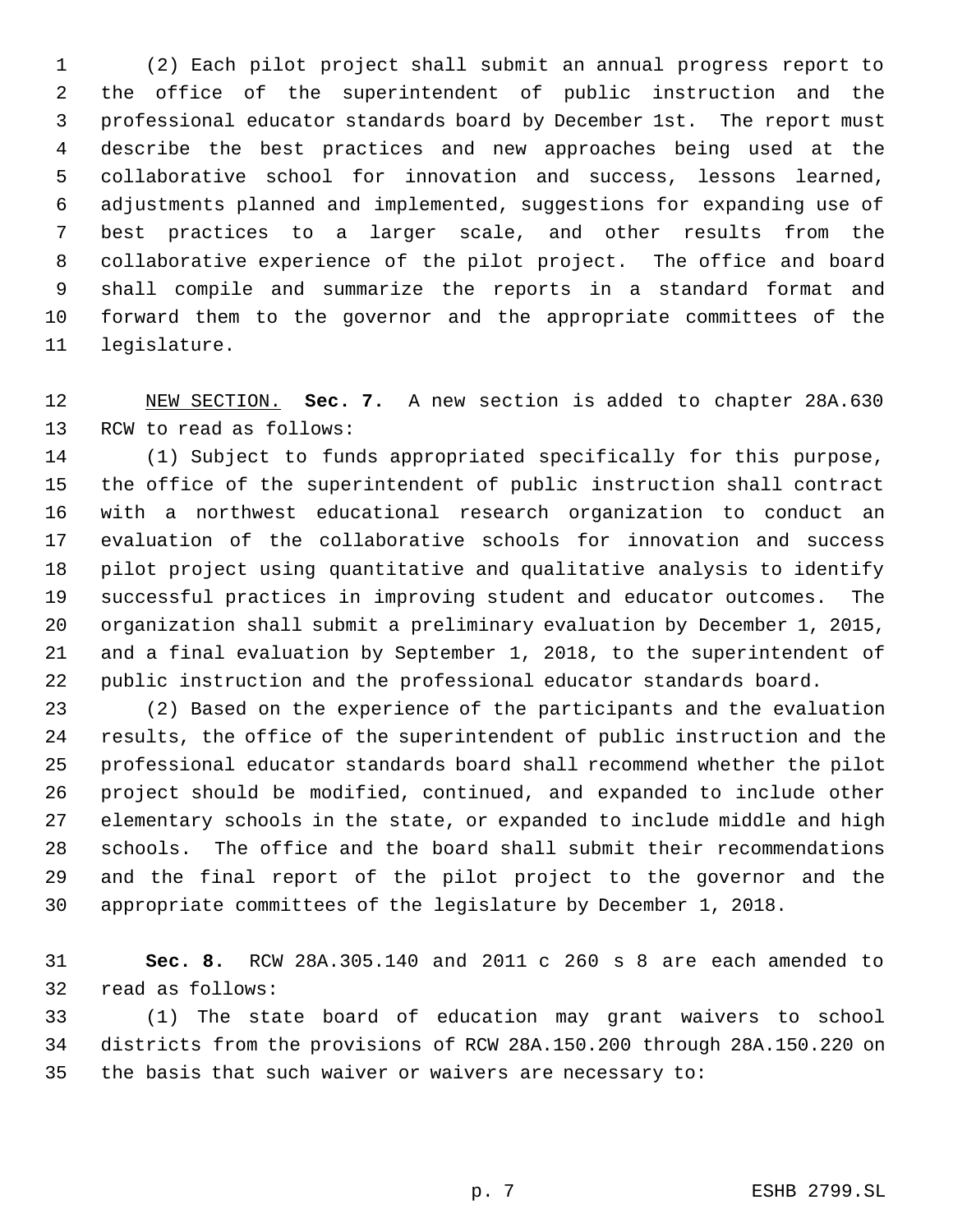(a) Implement successfully a local plan to provide for all students in the district an effective education system that is designed to enhance the educational program for each student. The local plan may include alternative ways to provide effective educational programs for students who experience difficulty with the regular education program;  $((\theta \cdot \vec{r}))$ 

 (b) Implement an innovation school or innovation zone designated under RCW 28A.630.081; or

 (c) Implement a collaborative schools for innovation and success pilot project approved under section 4 of this act.

 (2) The state board shall adopt criteria to evaluate the need for the waiver or waivers.

 **Sec. 9.** RCW 28A.655.180 and 2011 c 260 s 9 are each amended to read as follows:

 (1) The state board of education, where appropriate, or the superintendent of public instruction, where appropriate, may grant waivers to districts from the provisions of statutes or rules relating 18 to: The length of the school year; student-to-teacher ratios; and other administrative rules that in the opinion of the state board of education or the opinion of the superintendent of public instruction may need to be waived in order for a district to implement a plan for restructuring its educational program or the educational program of individual schools within the district or to implement an innovation school or innovation zone designated under RCW 28A.630.081 or to 25 implement a collaborative schools for innovation and success pilot project approved under section 4 of this act.

 (2) School districts may use the application process in RCW 28A.305.140 to apply for the waivers under this section.

 **Sec. 10.** RCW 28A.657.050 and 2010 c 235 s 105 are each amended to read as follows:

 (1) The local district superintendent and local school board of a school district designated as a required action district must submit a required action plan to the state board of education for approval. Unless otherwise required by subsection (3) of this section, the plan must be submitted under a schedule as required by the state board. A required action plan must be developed in collaboration with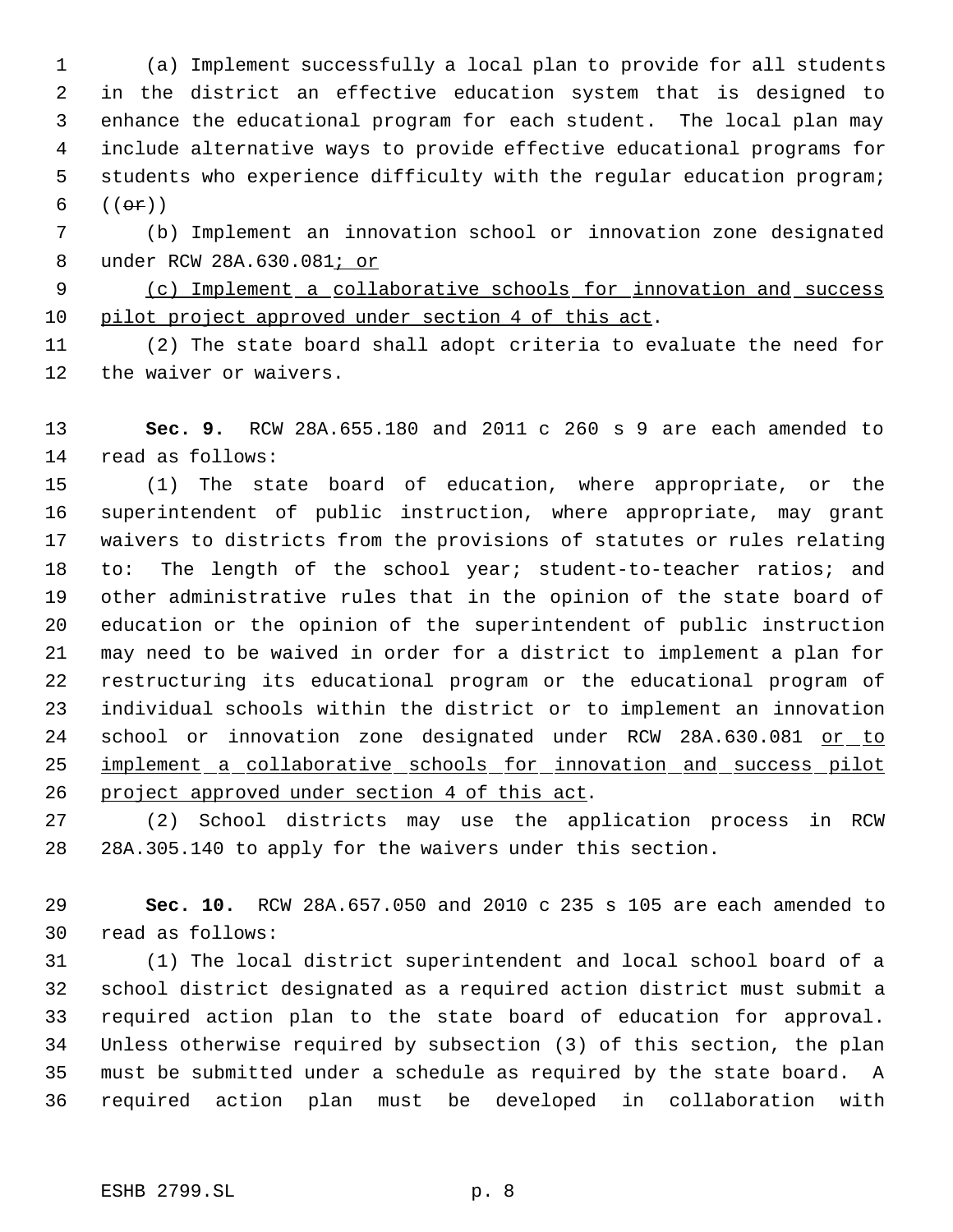administrators, teachers, and other staff, parents, unions representing any employees within the district, students, and other representatives of the local community. The superintendent of public instruction shall provide a district with assistance in developing its plan if requested. The school board must conduct a public hearing to allow for comment on a proposed required action plan. The local school district shall submit the plan first to the office of the superintendent of public instruction to review and approve that the plan is consistent with federal guidelines. After the office of the superintendent of public instruction has approved that the plan is consistent with federal guidelines, the local school district must submit its required action plan to the state board of education for approval.

(2) A required action plan must include all of the following:

 (a) Implementation of one of the four federal intervention models required for the receipt of a federal school improvement grant, for those persistently lowest-achieving schools that the district will be focusing on for required action. However, a district may not establish a charter school under a federal intervention model without express legislative authority. The intervention models are the turnaround, restart, school closure, and transformation models. The intervention model selected must address the concerns raised in the academic performance audit and be intended to improve student performance to allow a school district to be removed from the list of districts designated as a required action district by the state board of 25 education within three years of implementation of the plan;

 (b) Submission of an application for a federal school improvement grant or a grant from other federal funds for school improvement to the superintendent of public instruction;

 (c) A budget that provides for adequate resources to implement the federal model selected and any other requirements of the plan;

 (d) A description of the changes in the district's or school's existing policies, structures, agreements, processes, and practices that are intended to attain significant achievement gains for all students enrolled in the school and how the district intends to address the findings of the academic performance audit; and

 (e) Identification of the measures that the school district will use in assessing student achievement at a school identified as a persistently lowest-achieving school, which include improving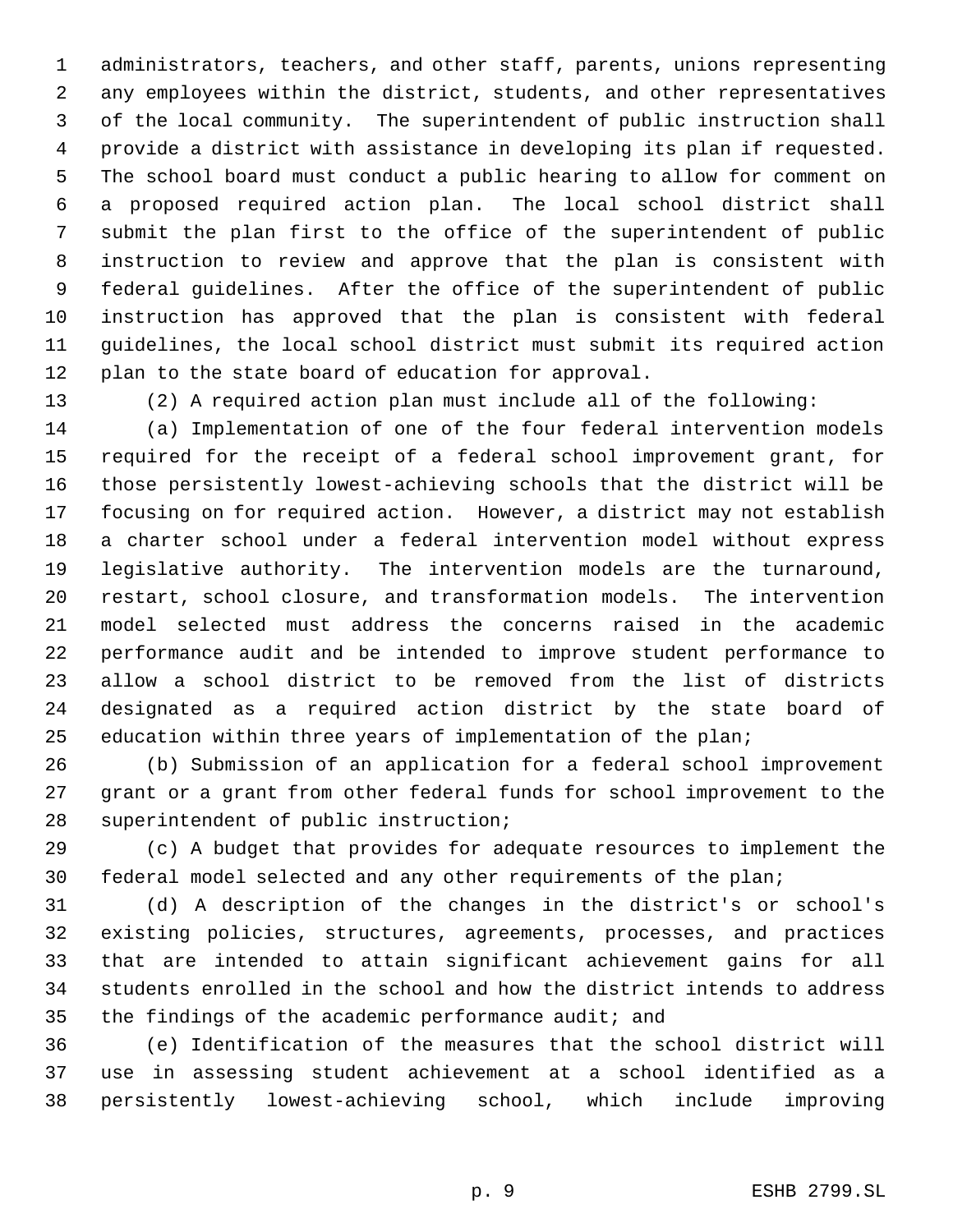mathematics and reading student achievement and graduation rates as defined by the office of the superintendent of public instruction that enable the school to no longer be identified as a persistently lowest- achieving school.

 (3)(a) For any district designated for required action, the parties to any collective bargaining agreement negotiated, renewed, or extended under chapter 41.59 or 41.56 RCW after June 10, 2010, must reopen the agreement, or negotiate an addendum, if needed, to make changes to terms and conditions of employment that are necessary to implement a 10 required action plan. For any district applying to participate in a 11 collaborative schools for innovation and success pilot project under 12 section 4 of this act, the parties to any collective bargaining 13 agreement negotiated, renewed, or extended under chapter 41.59 or 41.56 14 RCW after the effective date of this section must reopen the agreement, 15 or negotiate an addendum, if needed, to make changes to terms and 16 conditions of employment that are necessary to implement an innovation 17 and success plan.

 (b) If the school district and the employee organizations are unable to agree on the terms of an addendum or modification to an existing collective bargaining agreement, the parties, including all labor organizations affected under the required action plan, shall request the public employment relations commission to, and the commission shall, appoint an employee of the commission to act as a mediator to assist in the resolution of a dispute between the school district and the employee organizations. Beginning in 2011, and each year thereafter, mediation shall commence no later than April 15th. All mediations held under this section shall include the employer and representatives of all affected bargaining units.

 (c) If the executive director of the public employment relations commission, upon the recommendation of the assigned mediator, finds that the employer and any affected bargaining unit are unable to reach agreement following a reasonable period of negotiations and mediation, but by no later than May 15th of the year in which mediation occurred, the executive director shall certify any disputed issues for a decision by the superior court in the county where the school district is located. The issues for determination by the superior court must be limited to the issues certified by the executive director.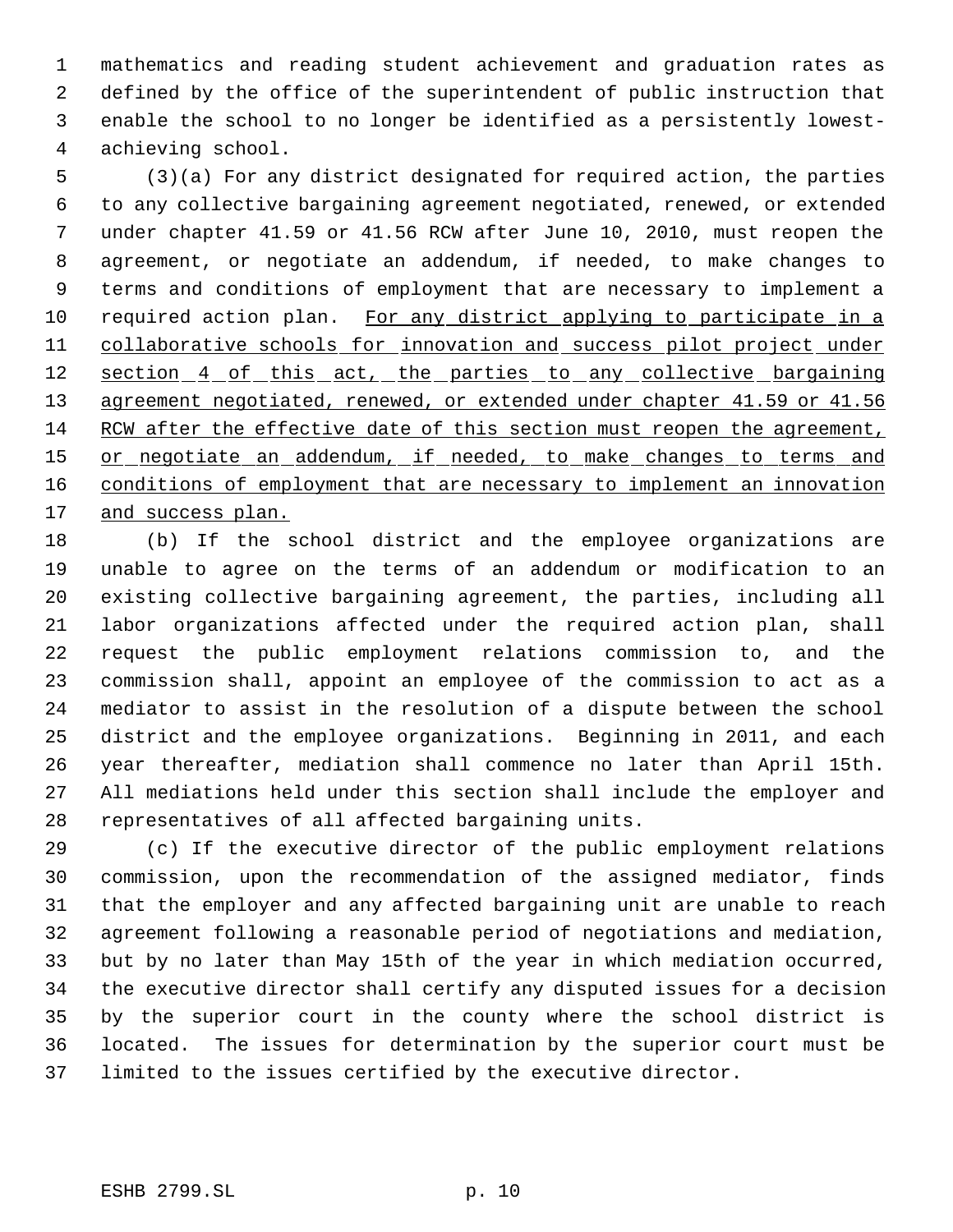(d) The process for filing with the court in this subsection (3)(d) must be used in the case where the executive director certifies issues for a decision by the superior court.

 (i) The school district shall file a petition with the superior court, by no later than May 20th of the same year in which the issues were certified, setting forth the following:

 (A) The name, address, and telephone number of the school district 8 and its principal representative;

 (B) The name, address, and telephone number of the employee 10 organizations and their principal representatives;

(C) A description of the bargaining units involved;

 (D) A copy of the unresolved issues certified by the executive 13 director for a final and binding decision by the court; and

 (E) The academic performance audit that the office of the superintendent of public instruction completed for the school district 16 in the case of a required action district, or the comprehensive needs 17 assessment in the case of a collaborative schools for innovation and success pilot project.

 (ii) Within seven days after the filing of the petition, each party shall file with the court the proposal it is asking the court to order 21 be implemented in a required action plan or innovation and success plan for the district for each issue certified by the executive director. Contemporaneously with the filing of the proposal, a party must file a brief with the court setting forth the reasons why the court should order implementation of its proposal in the final plan.

 (iii) Following receipt of the proposals and briefs of the parties, the court must schedule a date and time for a hearing on the petition. The hearing must be limited to argument of the parties or their counsel regarding the proposals submitted for the court's consideration. The parties may waive a hearing by written agreement.

 (iv) The court must enter an order selecting the proposal for inclusion in a required action plan that best responds to the issues raised in the school district's academic performance audit, and allows for the award of a federal school improvement grant or a grant from other federal funds for school improvement to the district from the office of the superintendent of public instruction to implement one of 37 the four federal intervention models. In the case of an innovation and success plan, the court must enter an order selecting the proposal for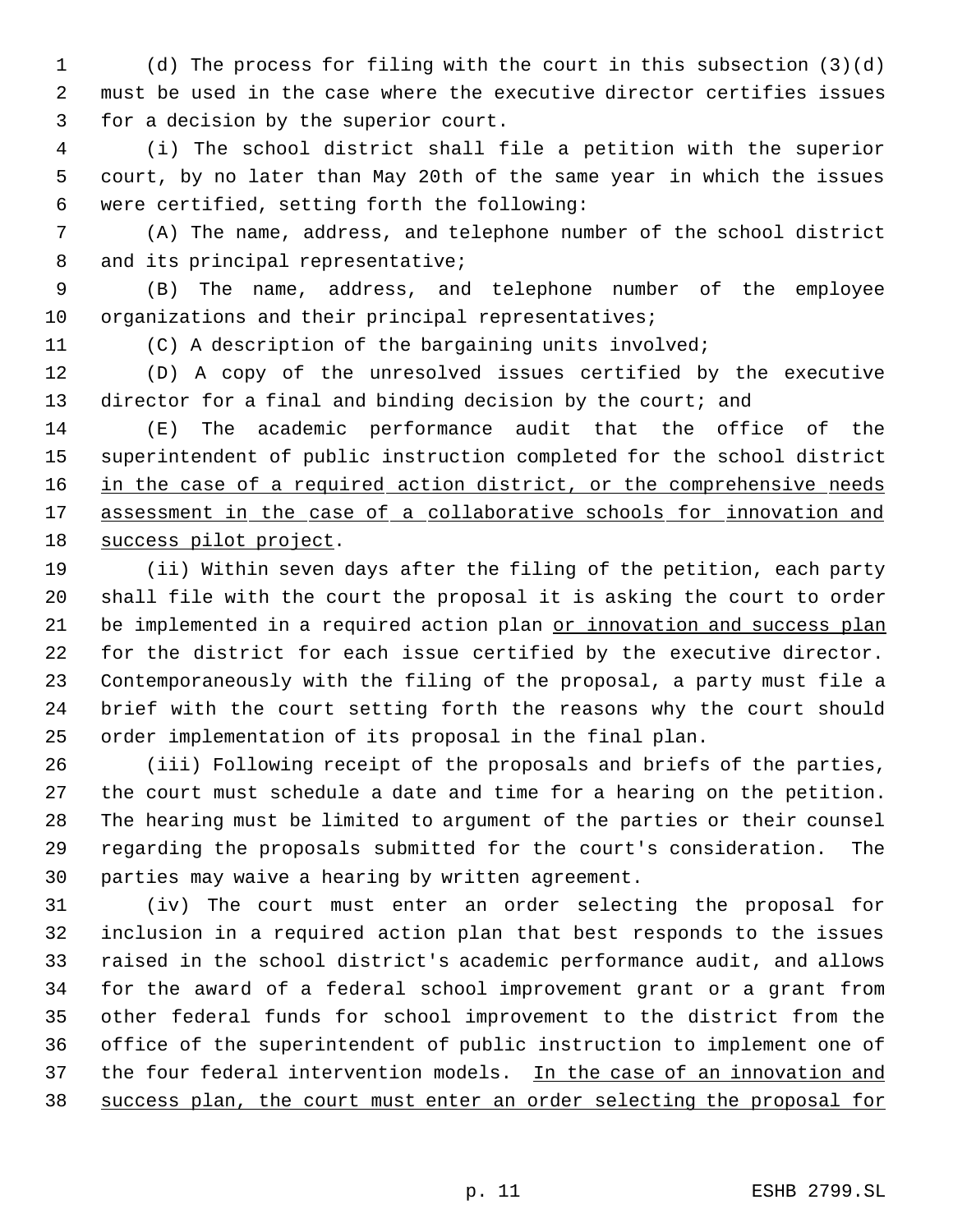1 inclusion in the plan that best responds to the issues raised in the 2 school's comprehensive needs assessment. The court's decision must be issued no later than June 15th of the year in which the petition is filed and is final and binding on the parties; however the court's decision is subject to appeal only in the case where it does not allow the school district to implement a required action plan consistent with the requirements for the award of a federal school improvement grant or other federal funds for school improvement by the superintendent of public instruction.

 (e) Each party shall bear its own costs and attorneys' fees incurred under this statute.

 (f) Any party that proceeds with the process in this section after knowledge that any provision of this section has not been complied with and who fails to state its objection in writing is deemed to have waived its right to object.

 (4) All contracts entered into between a school district and an employee must be consistent with this section and allow school districts designated as required action districts to implement one of the four federal models in a required action plan.

 NEW SECTION. **Sec. 11.** A new section is added to chapter 28A.410 RCW to read as follows:

 The professional educator standards board may grant waivers from the provisions of statutes or rules pertaining to educator preparation and certification programs or other rules adopted under this chapter on the basis that such waiver or waivers are necessary to implement a collaborative schools for innovation and success pilot project approved under section 4 of this act.

 NEW SECTION. **Sec. 12.** A new section is added to chapter 28A.660 RCW to read as follows:

 The professional educator standards board may grant waivers from the provisions of statutes or rules adopted under this chapter on the basis that such waiver or waivers are necessary to implement a collaborative schools for innovation and success pilot project approved under section 4 of this act.